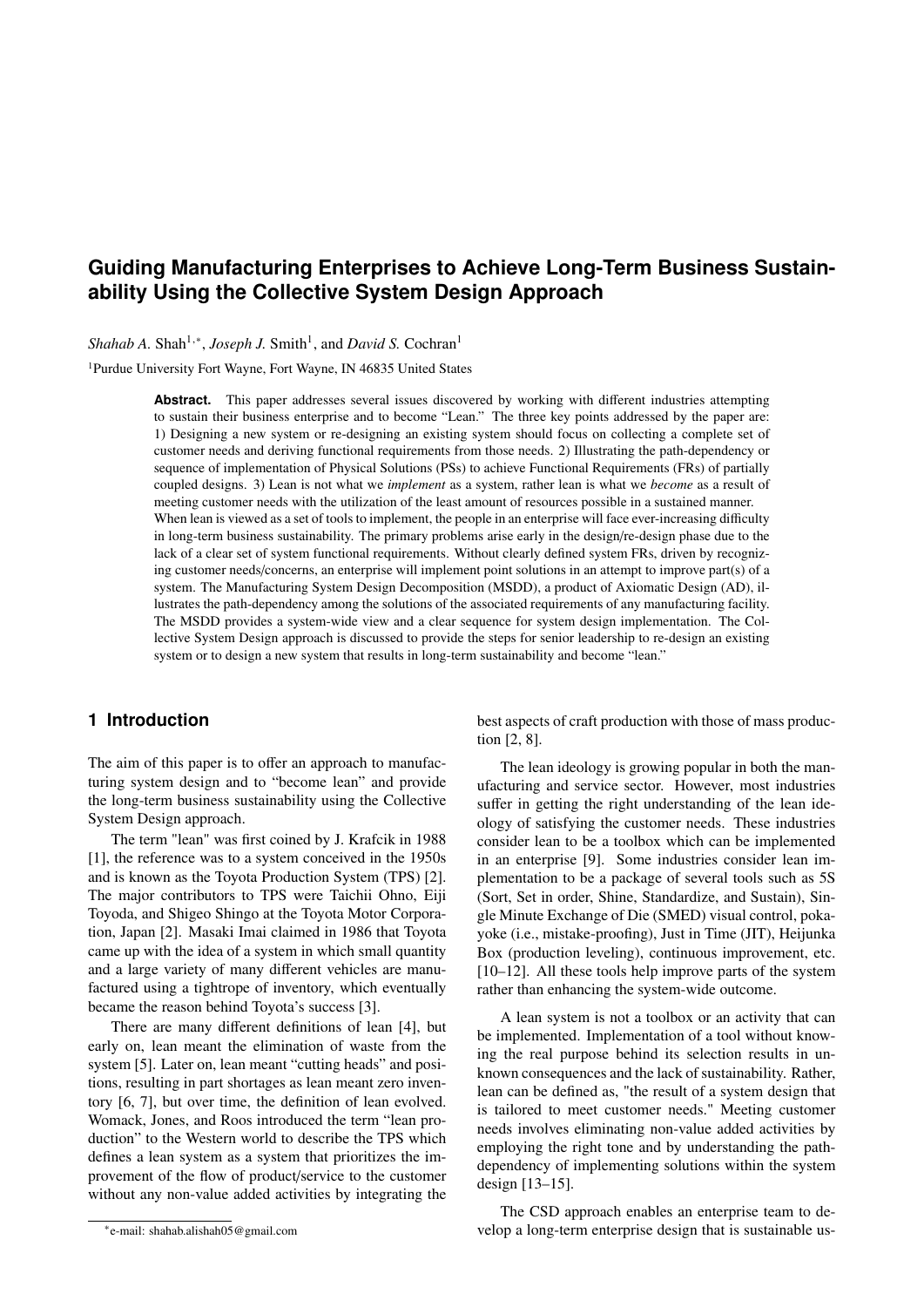ing AD. This paper illustrates the CSD approach and an application with a commercial vehicle manufacturer.

# **2 Literature Review**

According to the literature, only less than 10% of the industries that implement lean are able to sustain the system design after three years [13, 14, 16]. The question arises that if all the tools that can help a system to become lean are available, what is missing to make the use of these tools sustainable [17]?

There are numerous studies and quotations regarding the importance of positive attitude in a system towards becoming lean. For example, a keynote speaker at the 2014 Oklohama conference stated that a system needs to have the presence of two factors (tools and culture) with the following proportion in order to become lean:

- 1. Implement the necessary tools which are about 40% of the total effect.
- 2. Develop the people in the system with positive attitude, which is about  $60\%$  of the total effect [18].

In addition, Dr. Deming said "94% of the problems in business are system driven and only 6% are people driven" which captures the importance of positive tone [19].

Numerous industries employ the various tools used by Toyota (i.e., 5S, producing to takt time), but often fail to achieve the desired outcomes. These tools represent the "how," but without knowing the "why," the tools will be misused. The problem with not understanding the why before implementing the how is a characteristic of many different industries including agriculture  $[20]$ . The culture of traditional management accounting is to jump for the tools and solutions followed by TPS rather than knowing the real intent for which the tool is used [21]. As such, an understanding of the motivation and the design intent behind using a tool plays a vital role in bringing the success of the function provided by the tool.

Once the intent behind the selection of a tool for a requirement is known, the enterprise needs to know the sequencing of operations. That is, which operations come first before the implementation of the chosen tool. In other words, understanding the system as a whole and not trying to improve parts of the system should be the central focus of interest. According to Taiichi Ohno, "The key to the Toyota Way and what makes Toyota stand out is not any of the individual elements. But what is important is having all the elements together as a system. It must be practiced every day in a very consistent manner, not in spurts [22]."

The lack of understanding in the manufacturing system design is analogous to the lack of understanding of medication interactions and the resulting adverse effects on the patients' health. For instance, a patient who is on four or more medications has an increased risk of suffering from adverse drug reactions, which results from a lack of understanding of the system as a whole [23].

According to Taiichi Ohno, "Where there is no Standard there can be no Kaizen (continuous improvement)

[24]." Therefore, it is very important to develop a standard work for implementing the chosen solution and look for opportunities for improvement by changing either the FRs or the PSs or both [19, 25].

# **3 Approach**

Collective System Design (CSD) is an enterprise system design approach that Dr. David S. Cochran began developing during the mid-2000's. CSD is the practice of the System Engineering Center that Dr. Cochran directs at Purdue University, Fort Wayne [26].

# **3.1 CSD Language**

The CSD language employs the terminology of Functional Requirements (FRs) and Physical Solutions (PSs), that aims to segregate what the system must achieve (FRs) from how to achieve (PSs), adapted from AD [26, 27], as shown in Fig. 1.

The terminology used for the mean(s) of achieving a Functional Requirement (FR) in the traditional Axiomatic Design is "Design Parameter (DP)" [27], which has been re-named/updated to "Physical Solution (PS)" in the CSD approach for two reasons:

- 1. The physical domain in the design framework of axiomatic design expresses a physical thing/object that is proposed to achieve the functional requirements stated within the functional domain.
- 2. Many technical and most non-technical professionals may not be familiar with the term, "Design Parameters," and may lack the connection that to achieve an FR, it requires the selection of a PS as the "How" to achieve an FR. The PS acknowledges that we are choosing a physical thing (noun) to achieve an FR that starts with a verb.



Figure 1. CSD Representation of FR

### **3.2 General Overview of CSD: The Flame Model**

CSD is a 12-step design approach for designing new and improving the existing systems with a focus on sustainability of system designs to meet the customer needs. Step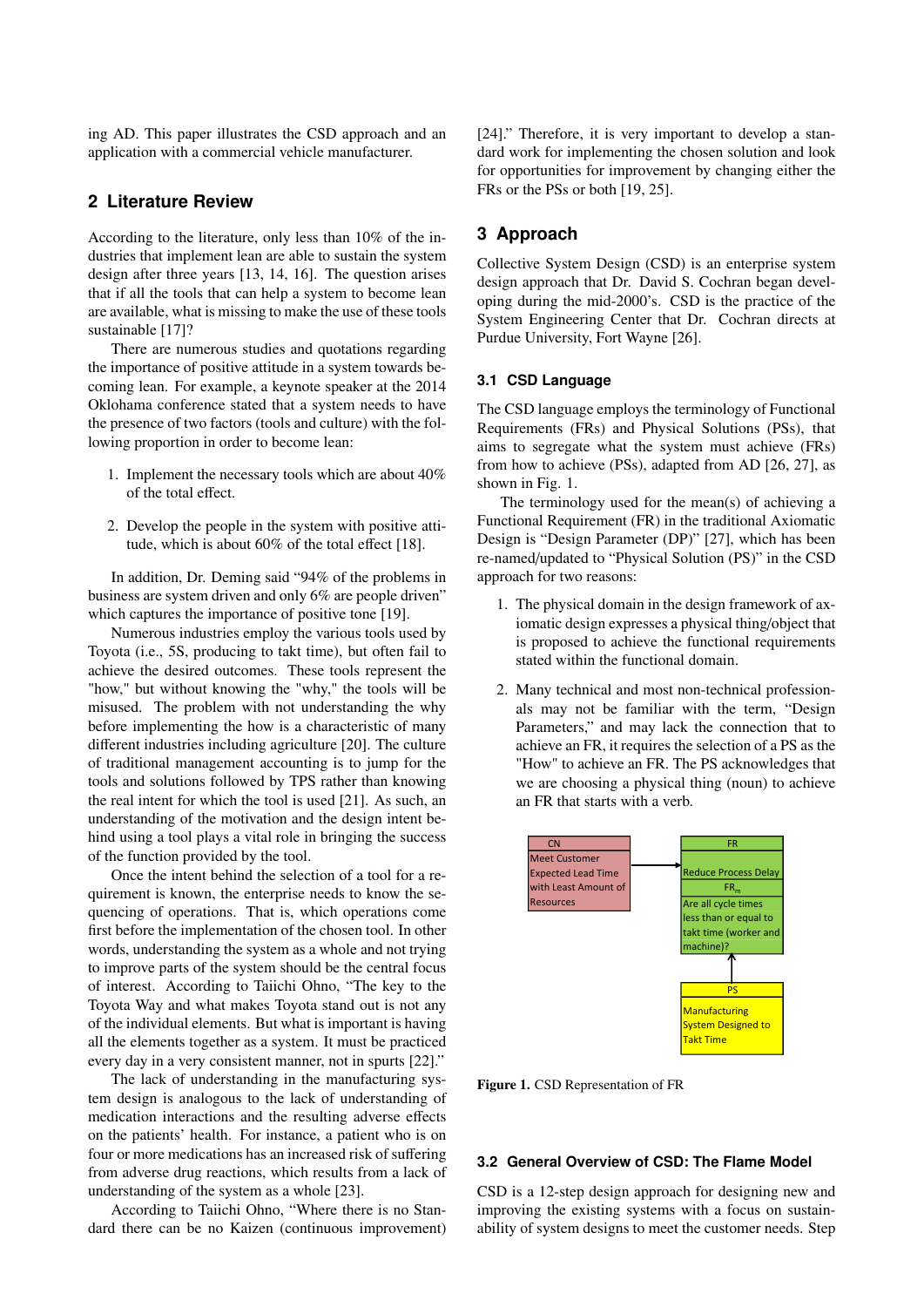1-3 covers the tone and culture of the senior leadership, step 4-7 covers the thinking part of the enterprise for meeting the customer needs which is based on Axiomatic Design principles, step 8 covers the structure, step 9 covers the plan for continuous improvement, and step 10-12 covers the feedback for sustainability and growth of the enterprise [28]. No improvement can be sustained in an enterprise if the feedback for sustainability steps are not part of the tone of the people in the enterprise. In this paper, the flame model provides a general overview of CSD approach, as shown in Fig. 2.



Figure 2. Flame Model of CSD

#### **3.3 Elements of the Flame Model**

The flame model represents a hierarchy of the different elements that make up systems namely, tone, thinking, structure, and work/actions. These elements are expressed as different layers cohesively connected like the different layers within a flame. All these elements are present within any system at any given time. The outcome of each layer is either formed intentionally or becomes unintentional due to the lack of attention given to that associated element. The work/actions and structure are the physical elements that can easily be seen, however, the thinking and tone are the hidden elements [29].

Diagnosis of a problem and design (or redesign) of a system are both expressed by the flame model.

#### **3.4 Diagnosis Phase**

The diagnosis phase looks at determining the root cause of the problem by first understanding the work and actions (this layer is often referred to as going to the Gemba) [30]. After determining the root cause, it is important to understand that whether the problem arises due to the operator's fault or due to the system's fault. That's why the structure of the system that drives the work and actions is understood next. The succeeding element is the thinking layer of the system and this is where FRs and associated PSs are

defined. The thinking layer is where people may or may not know what the FRs are or people do or do not collectively agree on those FRs. And the last element is the tone, which represents the attitude of the people, or what many refer to as the culture of the system [31].

### **3.5 Design Phase**

#### *3.5.1 Tone*

Once the problem is diagnosed and a conscious choice to change is made by the senior leadership, the system design can be realized by moving outward through the layers of the flame. A proper leadership tone is required for meeting the needs of the internal customer (people working inside the enterprise) resulting in a high working morale of the internal customers which would indirectly help achieve the needs of the external customers (end customers). A proper tone basically facilitates a respectful environment that allows both the direct and indirect people to be engaged [5], and the understanding that a system should not let the people fail but rather keeps them from failing [19]. Recognizing the failure of a system is an opportunity for continuous improvement in the system that leads to the sustainability of the system design.

#### *3.5.2 Thinking*

This tone of conscious decision making by the leadership leads to the Manufacturing System Design Decomposition (MSDD)' focus on meeting all the customer needs, as shown in Fig. 3, illustrates the thinking layer of the CSD Flame Model [31]. The MSDD is developed with the first axiom of axiomatic design theory [26].

This decomposition is a translation of all the external and internal customer needs of a manufacturing system to become lean and to achieve the long-term sustainability of the system design using the language of CSD. Whereas, external needs refer to the needs of the end customer and internal needs refer to the needs of the people working inside the enterprise.

Overall, the requirements in the MSDD can be grouped into six key areas: Quality, Identifying and Resolving Problems, Predictable Output, Delay Reduction, Operation (direct and indirect labor) Costs, and Investment [33]. These six key areas consist of a total of seventy FR-PS pairs, typically used in manufacturing.

The MSDD represents an adaption of Axiomatic Design theory. By maintaining the independence of the FRs (derived from customer needs), the path-dependency from left to right of the design relationships within a manufacturing facility can be realized as shown in Fig. 3 [27]. For example, Quality branch impacts all the branches to the right in a manufacturing system, based on the proposed MSDD.

The design relationship matrix for level III of MSDD, showing the partially dependent design, is shown in Eq. 1.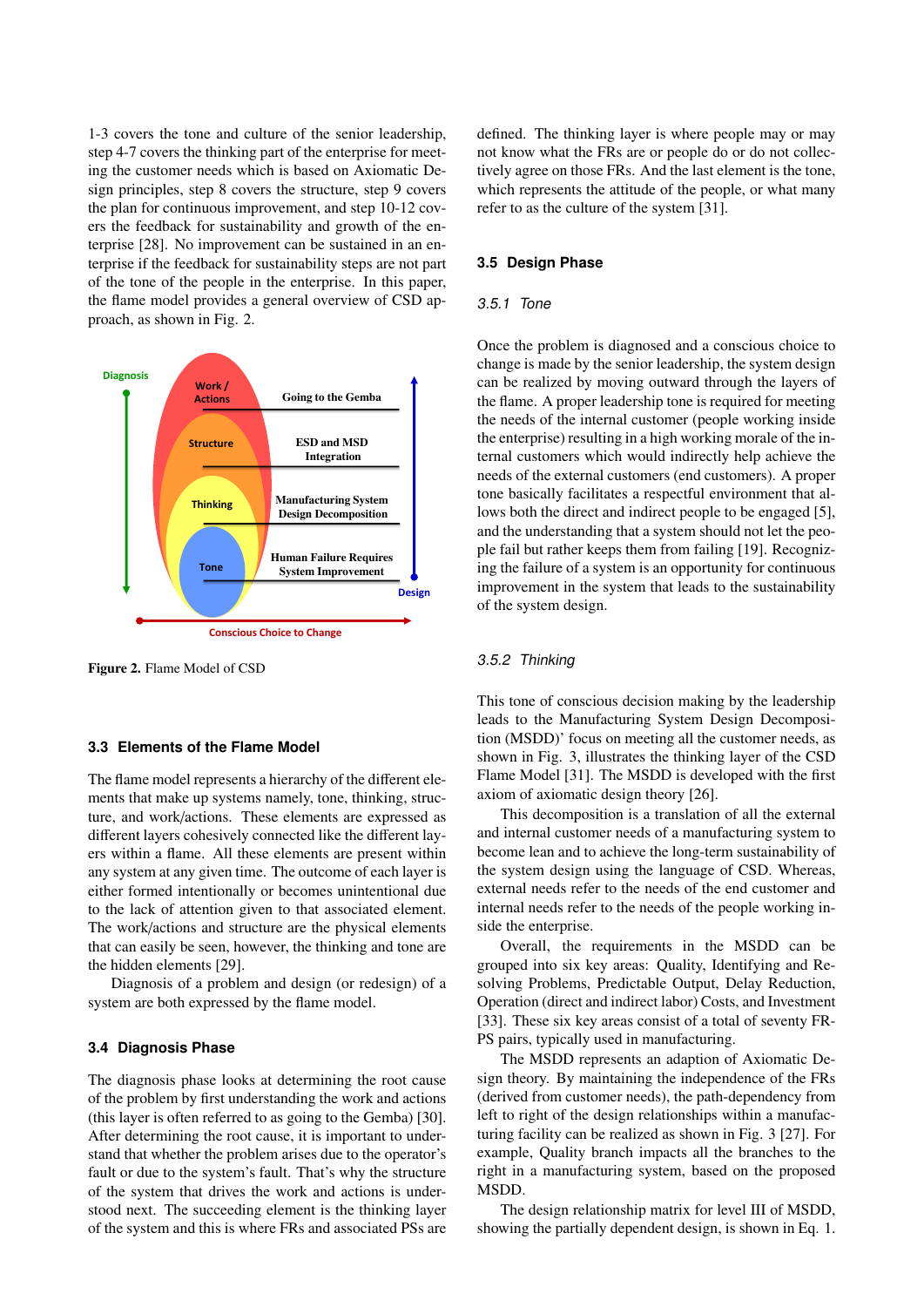

Manufacturing System Design Decomposition (MSDD)

Figure 3. Manufacturing System Design Decomposition. Updated from [32]. For detailed observation of the individual FR-PS pair, Zoom-in on the figure in the digital copy.

$$
\begin{pmatrix}\nFR111 \\
FR112 \\
FR113 \\
FR121 \\
FR122 \\
FR123\n\end{pmatrix} =\n\begin{pmatrix}\nX & 0 & 0 & 0 & 0 & 0 & 0 \\
X & X & 0 & 0 & 0 & 0 \\
X & X & X & X & 0 & 0 \\
X & X & X & X & X & 0 \\
X & X & X & X & X & X\n\end{pmatrix} \times\n\begin{pmatrix}\nPS111 \\
PS112 \\
PS113 \\
PS121 \\
PS121 \\
PS122 \\
PS123\n\end{pmatrix} (1)
$$

To simplify the communication of the MSDD to the people within a manufacturing enterprise, the seven teaching FRs were developed:

FR1: "Provide a safe, healthy environment,"

FR2: "Produce the customer consumed quantity every shift,"

FR3: "Produce the customer consumed mix every shift,"

FR4: "Do not advance a defect to the next customer of your work,"

FR5: "Achieve FR1 through FR4 in spite of variation,"

FR6: "Rapidly identify problems and resolve them for the long-term," and

FR7: "Achieve FR1 through FR6 with the least time in system,"

Within the seven teaching FRs (see Fig. 3), FR1: "Provide a safe, healthy environment," is depicted to be at the very left, indicating its criticality and that it impacts all the rest of the FRs. However, due to the liability associated with plant safety, the safety branch was not included on the MSDD. Also, the PSs are intentionally left blank in the teaching FRs of MSDD to be filled up by the users with collective agreement among the team members. Since the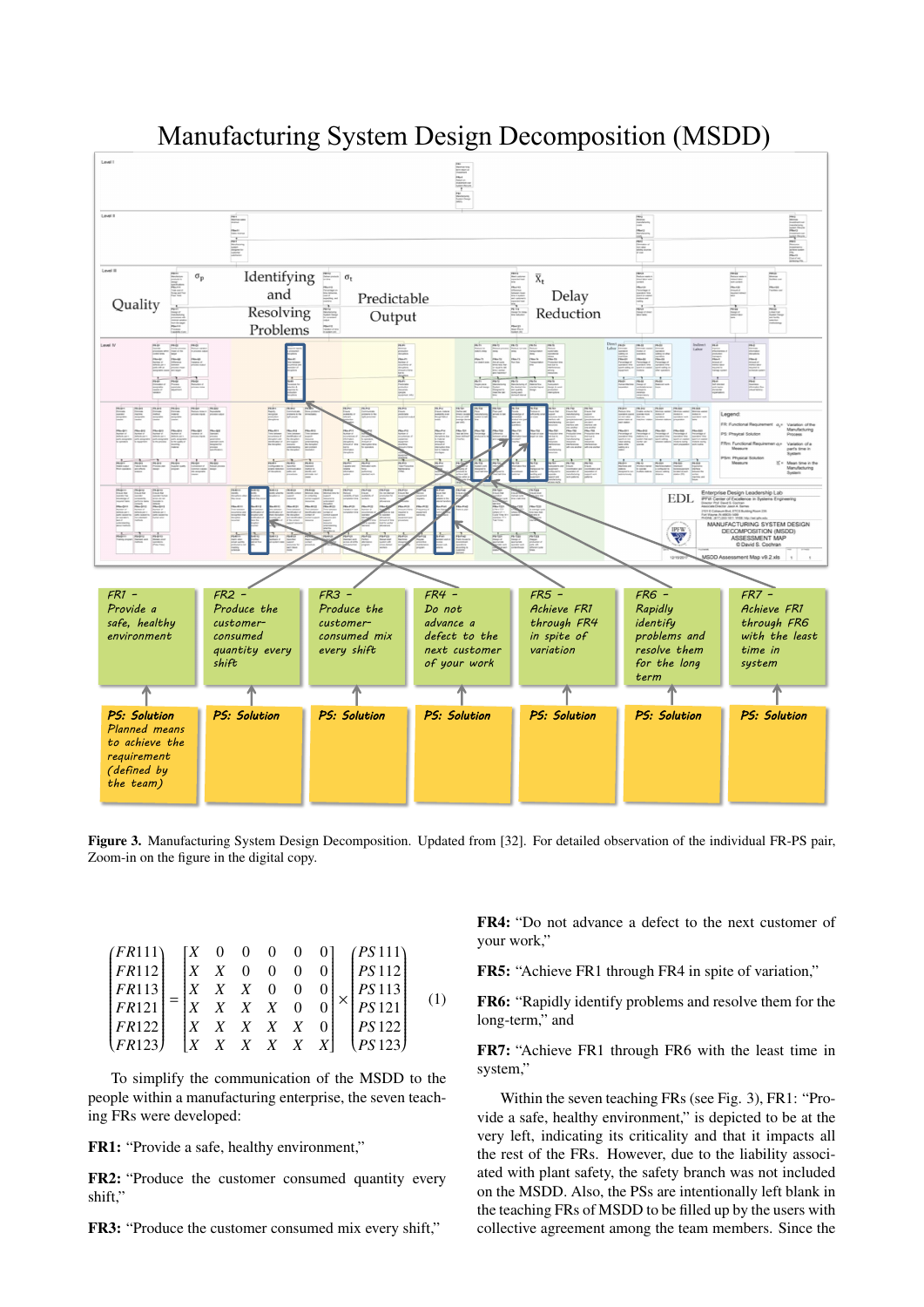path-dependency of FR-PS pairs is based on the PS selection, no dependencies are yet drawn for the teaching FRs.

### *3.5.3 Structure*

The structure of an enterprise determines how the stations are laid out in the workplace and who reports to who. According to CSD, the Manufacturing System Design (MSD) and Enterprise System Design (ESD) need to work together to sustain the system design that helps achieve customer needs, as shown in Fig. 4. Whereas, ESD contains Engineering Director (ED), Quality Director (QD), Finance and Accounting (F & A), Management (M), Human Resource (HR), Sales (S), and Controller (C) etc. And the MSD consists of value stream mapping, process mapping, machines, and operators etc. to produce to the customer needs. For instance, a product design team may develop a design for a product with a very good quality (low tolerance) but if the resources (machines, operators, or layout etc.) are unable to produce a product to the design specifications so all the efforts of the design team will go in vain and vice versa.

#### *3.5.4 Work/Actions*

Work/Actions refers to defining and implementing the standard work methods. The standard work may include the Process Variables (PVs) but normally devise the procedure to implement a PS. For instance, if a chef is backing the cake so the whole procedure is devised through work/actions but setting the parameters like the temperature of the cake etc. can be the PVs.

Standard work methods should be defined based on the current best-known methods to be improved in the future as new methods are known, as opposed to planning for perfection, which is the enemy of the good [34].

These different layers of the CSD flame model are utilized in the next sections to sustain the long-term business system design and to become lean.



Figure 4. Integral Structure of MSD and ESD

# **4 Becoming Lean using CSD Approach**

### **4.1 Leadership Behavior**

The CSD approach begins by framing the problem that needs to be overcome, in order to understand the stakeholders of the system. This approach fosters an environment where the stakeholders work together as a team and make a conscious choice to change in the system. These days, most of the manufacturing industries either run into overproduction waste or lack of enough production to meet the customer needs leading to sub-contracting. Besides, the industries also usually suffer from being flexible enough to offer product customization based on varying customer needs [35]. Therefore, in this paper, change in the system is indicating the redesign of the system to become lean. i.e., to meet the customer consumed quantity and mix of good quality parts every shift with the consumption of the least amount of resources possible.

### **4.2 Collective Agreement on FRs, driven by Customer Needs**

Once the leadership team makes a conscious decision to become lean, the enterprise must collectively agree on determining the FRs of the system before choosing the PSs. Rather than just replicating an idea/tool employed by TPS without understanding the intent (FR) of the tool (PS). For instance, TPS has chosen the PS: "Manufacturing System Designed to Takt Time" to achieve the FR: "Reduce Process Delay" to help assist in meeting the customer expected lead time with the least amount of non-value added activities [36].

Takt time synchronizes the production flow of each shift to the average customer demand desired per shift. Mathematically, takt time is defined in Eq. 2 [29]. Takt time sets the pace for production by limiting the maximum cycle time of the line. Takt time represents the time available for the system to produce a single part, measured in mins/part.

$$
Takt Time = \frac{Available Time per Shift}{Average Customer Demand per Shift} \qquad (2)
$$

However, one of the industry clients has replicated the PS: "Manufacturing System Design to Meet the Takt Time" from TPS with a lack of understanding of the design intent. Choosing the PS without a conscious understanding of the FR: "Reduce Process Delay" leads to certain undesirable behaviors such as producing to the minimum cycle time (produce as fast as possible). That's why the tool is just simply used for checking the monthly numbers rather than producing to the customer expected lead time (intent).

CSD, the proposed approach, addresses this issue of lack of understanding of the customer need or intent behind implementing a tool by understanding the customer need (CN) first, followed by FR-PS pair derivation as shown in Fig. 1. This approach of implementing a tool in manufacturing system would compel the management to have a clear and an accurate understanding of the customer need.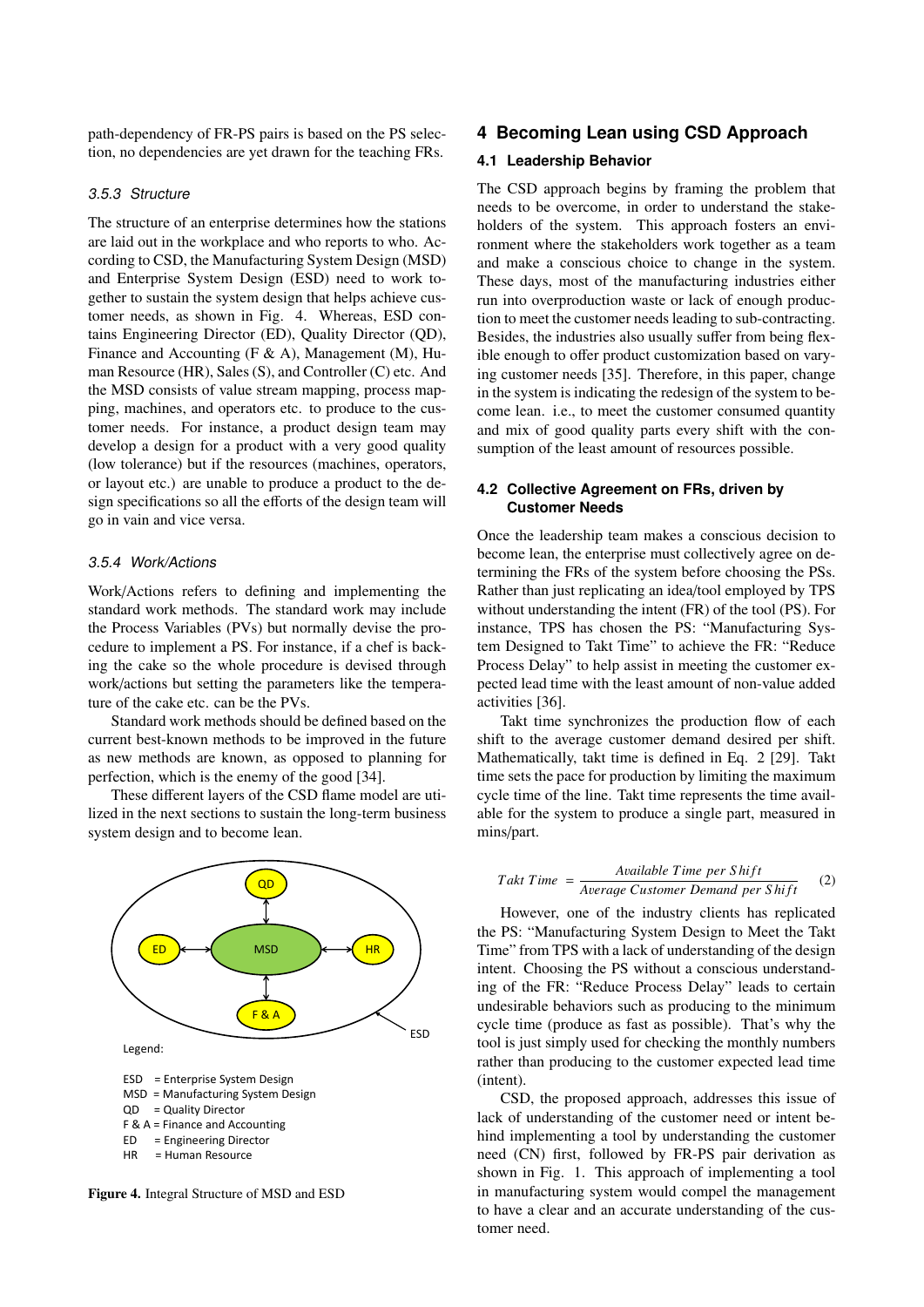#### **4.3 Precedence Order of Implementation of PSs**

After understanding the purpose/intent of a tool, the precedence/sequential order of implementation of the PSs to achieve the associated FRs plays a crucial role in providing a strong foundation for lean.

For instance, an industry could set the precedence order of tools by asking a question, "Does the PS1 affect the achievement of FR2?" If the PS1 does affect the achievement of FR2, so the indication is to proceed to PS2 (used for achieving FR2) after PS1 implementation. However, if the PS1 does not affect the achievement of FR2, then there is no precedence order between the FR1-PS1 pair and FR2-PS2 pair.

In the current example of choosing the PS: "Manufacturing System Designed to Takt Time," the industry has to improve the quality first to ensure production of good parts to takt time. If the cell is designed to takt time and there are repetitive quality failures so the system may produce parts to the customer consumed quantity but after removing the rejected parts, the production to takt time will not be ensured. Next, the industry has to have a procedure for detection and response to production disruptions by employing many different tools. e.g., an alarm system would sound in the management offices or any other alert system for identifying disruptions when the actual quantity produced is not meeting the schedule etc. Next, the manufacturing system designed to have a standard work defined for achieving predictable production resources (people, equipment, information) leading to minimizing the production disruptions. Next, the cells/stations should be designed to single-piece flow for achieving the FR: "Reduce lot (batch) delay."

Once all these tools/solutions are implemented following a precedence order, that's when the manufacturing system can be designed to takt time to help produce to customer expected lead time. In the similar fashion, if all the FR-PS pairs of MSDD, as shown in Fig. 3, that apply to a manufacturing enterprise is being implemented knowing the effect on the customer needs, the enterprise will result in becoming lean.

# **5 Sustaining the Long-Term Business Sustainability**

A system can attempt to employ two different approaches to sustain itself while meeting the customer needs in the long run: (1) Implement a single-step, point solutions approach and (2) CSD approach, i.e., decompose the highestlevel PS into the lowest (leaf)-level FR-PS pairs that can be implemented easily as shown in Fig. 5 and Fig. 6.

### **5.1 Single-Step Approach vs. CSD Approach to Sustain the System Design**

In the single-step approach, the system attempts to achieve only a single FR by implementing a point solution. For instance, the system may or may not be able to achieve the FR, derived from the CN: "Meet customer consumed



Figure 5. Single-Step, Point Solution Approach, Failing to Sustain the System Design

quantity and mix of good parts every shift" with the implementation of the chosen PS.

The trap that an industry usually falls into is that to become lean and sustain the system design, requires achieving all of the FRs of the system design simultaneously. This point illustrates that choosing only one solution does not ensure that an industry will become lean.

The CSD approach is to:

- 1. The design intent of the tool.
- 2. All the FR-PS pairs of the system design decomposition needed to achieve the top-level FR to achieve customer need.
- 3. The precedence order (partial-coupling) of the FR-PS pairs.

Each FR-PS pair has associated measures, called FRm and PSm which indicates the success or failure. Examples of FRm are shown in Fig. 1 and Fig. 6 . A good measure for the PS should be in the form of "Yes" or "No" questions. i.e., the system either achieve what it was supposed to achieve or not with the implemented solution, rather than in the form of complicated mathematical algorithms and calculations. The decomposition clarifies the achievement of individual FRs in a sequential order using the implementation of associated PSs. If the system is showing a consistent increase in the system-wide outcome with the implementation of each leaf PS then the system is always approaching towards the highest-level FR. A system that becomes lean using this decomposition approach would be able to sustain the system design in a long-run due to both the readiness of process replication for developing standard work and the ease of continuous improvement.

### **5.2 Standard Work**

Standard work is a key aspect of sustaining the system design to provide long-term business sustainability at any enterprise. Usually, industries end up with having a large buffer of inventory to meet the customer needs (quantity and mix) because the operations are not predictable. Standard work is a list of instructions that all the operators of each shift are trained to follow to provide a very repeatable, consistent, and predictable output. This predictable output would lead to tightening of the rope of inventory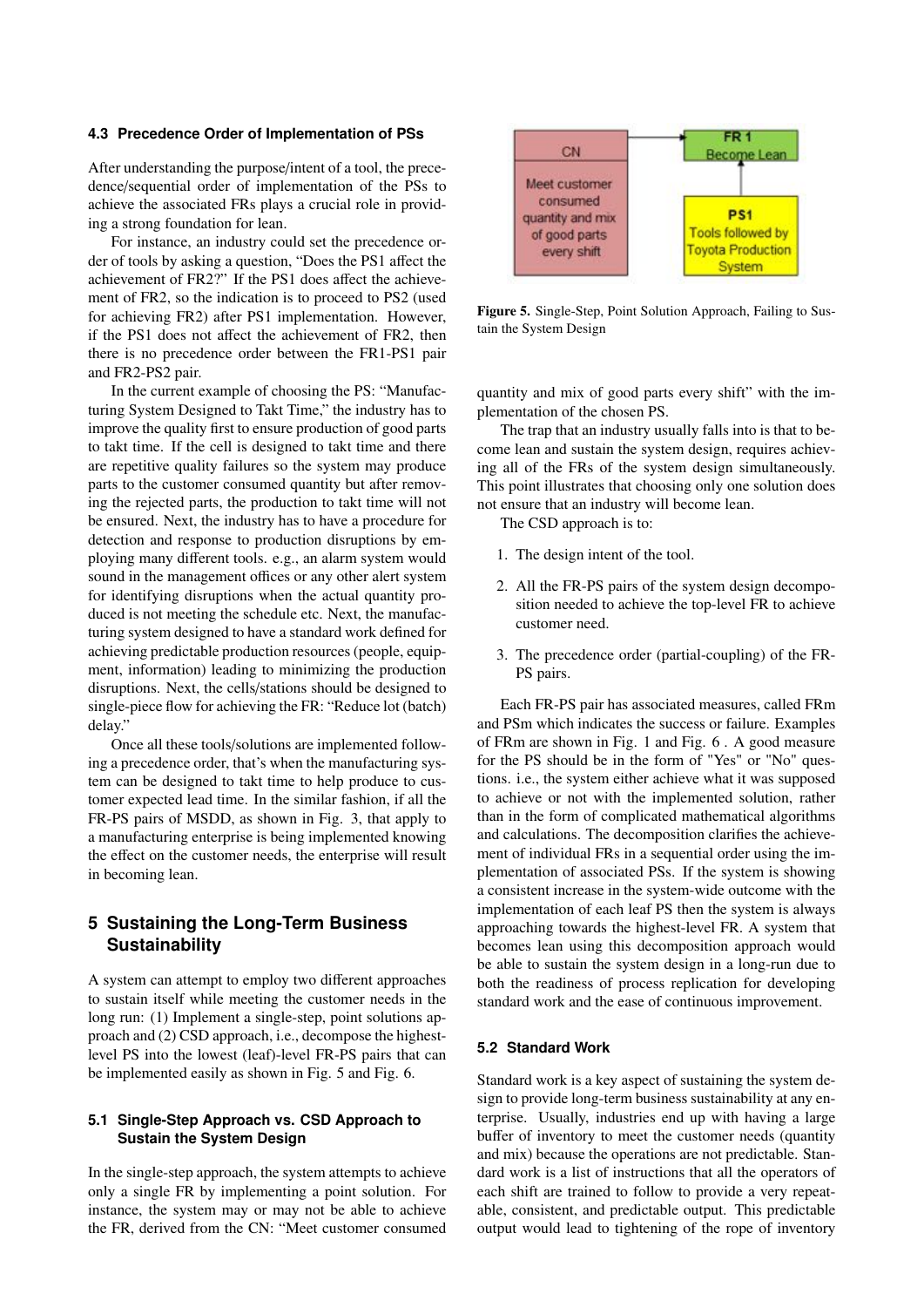

Figure 6. CSD Approach to Sustain the System Design

and a single-piece flow resulting in the reduction of the 5 different transportation delays (batch delay, process delay, run size delay, reduce transportation delay, and systematic operational delays) thereby reducing the associated cost measures as well, as shown in Fig. 3 [36]. Two types of standard work documents are important in a lean enterprise:

- 1. White sheet standard work details the day-in and day-out practices that need to be followed in a workplace and
- 2. Green sheet standard work details the response plan for abnormal condition(s). i.e., visual management for identifying problems at their source (source inspection), and then resolving the problems immediately (control poka-yoke) etc. [37].

Consider the importance of standard work in the case of baking a cake. If a chef makes a cake by adding all the required ingredients without documenting the ratios of the ingredients and the environmental factors like temperature, humidity, etc, how will the process be repeatable? Maybe the cake comes out to be either dry, moist or even the best cake the customer has ever eaten. Upon request for another cake of the same shape and taste, the chef may

never be able to replicate the baking process to result in the same kind of cake.

In order to replicate the process in a similar fashion every time, the chef has to document the instructions, detailing the ratio of ingredients, the timing, the temperature of the oven, and the environmental factors. This list of instructions would be known as white sheet standard work. In the case of baking a cake, green sheet standard work may be necessary when the chef forgets to grease the pan or for any other abnormality that may occur when baking a cake.

#### **5.3 Continuous Improvement**

In the CSD approach, after standard work is defined, the Plan-Do-Check-Act (PDCA) cycle is employed for continuous improvement. The PDCA cycle is aligned with the design relationships expressed by the MSDD, as shown in Fig. 7, to ensure that the requirements of the system are being met.

In the PDCA cycle, "Plan" refers to the development of standard work by collectively agreeing on the FRs of the manufacturing system design. Standard work also incorporates the proposal of PSs for achieving the associated FRs, along with measures of success defined for both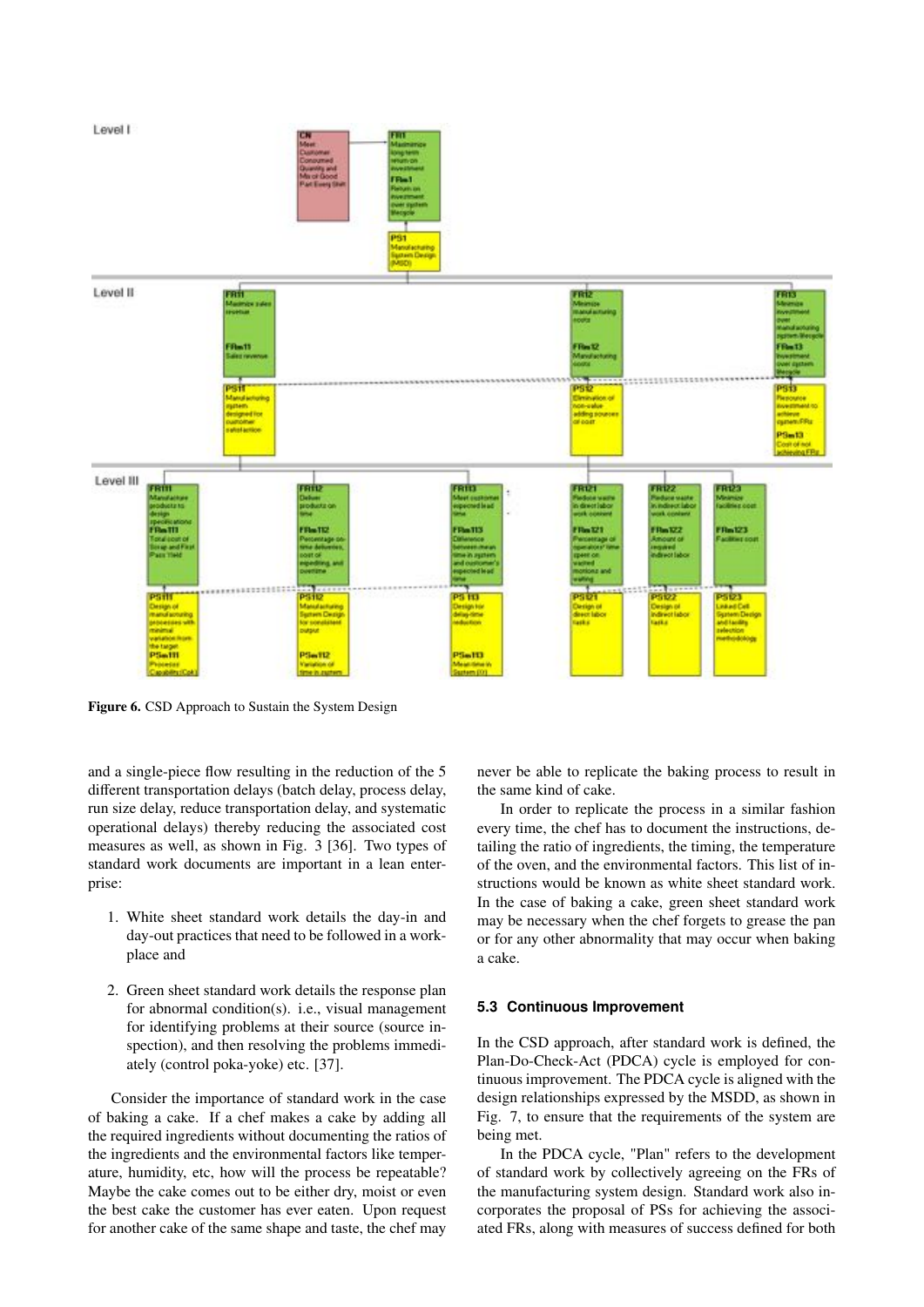



the FRs and PSs. The standard work document associated with each station/department should be disseminated throughout the entire system with visual cues for easy reference.

"Do" refers to the implementation of the planned standard work in the enterprise. All of the stakeholders and employees are trained on the standard work documents to ensure everyone, even across different shifts, perform the work in the same manner. "Check" means to compare the physical outcomes of the implemented standard work against the defined measures of FRs and PSs. If the system outcome is in accordance with the measures defined for the FRs and PSs, then the proposed plan is accepted. Otherwise, an action needs to be taken to either change the PSs or/and in some cases even the FRs which leads to another iteration of the cycle for continuous improvement. The PS is changed if the FR is not achieved. However, the FR is changed if it is not correctly derived from a customer need, or in an event where the customer need changes itself [25].

In either of the two action scenarios described in PDCA cycle, training has to be provided based on the "updated" standard work to sustain the path of improvement for further iterations.

The analogy of baking a cake used earlier showed the importance of standard work, which is the basis for continuous improvement. Now if the FR for the chef is to bake a light and fluffy cake, the chef can add an extra ingredient (an egg etc.) to the cake (Plan), expecting an even softer cake while aiming for continuous improvement to exceed the customer satisfaction level. Once the cake is baked (Do), the chef would assess the cake against the order details provided by the customer (Check). If the cake does not turn out to be light and fluffy, the type or amount of ingredient needs to be changed (Act-Change PS). However, if the cake does turn out to be light and fluffy and is pre-

sented to the customer but the customer describes a different need other than a light and fluffy cake, that means the FR derived from the customer need(s) was wrong, and the recipe needs to be changed to the updated FR (Act-Change FR).

# **6 Re-design of a Manufacturing System Based on the MSDD Evaluation and Simulation**

The innovation that CSD brings is the integration of understanding FRs and the leadership that is necessary for a team to collectively agree on and implements PSs. Therefore, CSD serves as both an approach for change leadership and a system design using AD.

MSDD can be used to evaluate/compare many different manufacturing system designs [38]. The Heating-Ventilation-Air Conditioning (HVAC) manufacturing system design was chosen for the evaluation for the small bus on the basis of the MSDD, as shown in Fig. 8, highlights the opportunities for improvement in the system.

Based on the improvement opportunities, the leadership team agreed to focus on achieving FR2 and FR3 of the seven teaching FRs i.e., costumer consumed quantity and mix. Also, the company agreed on the importance of achieving FR5 that is about achieving FR1 through FR4 in spite of any variation (see Fig. 3). This collective understanding of the manufacturing system FRs led the team to develop a design decomposition focused on the pull system to support production to takt time, which would be effective for their company. The analysis led to the toplevel re-design FR and PS for the small bus: FR1: "Produce what is needed to ship today" PS1: "HVAC Small Bus Production System re-design". The re-design effort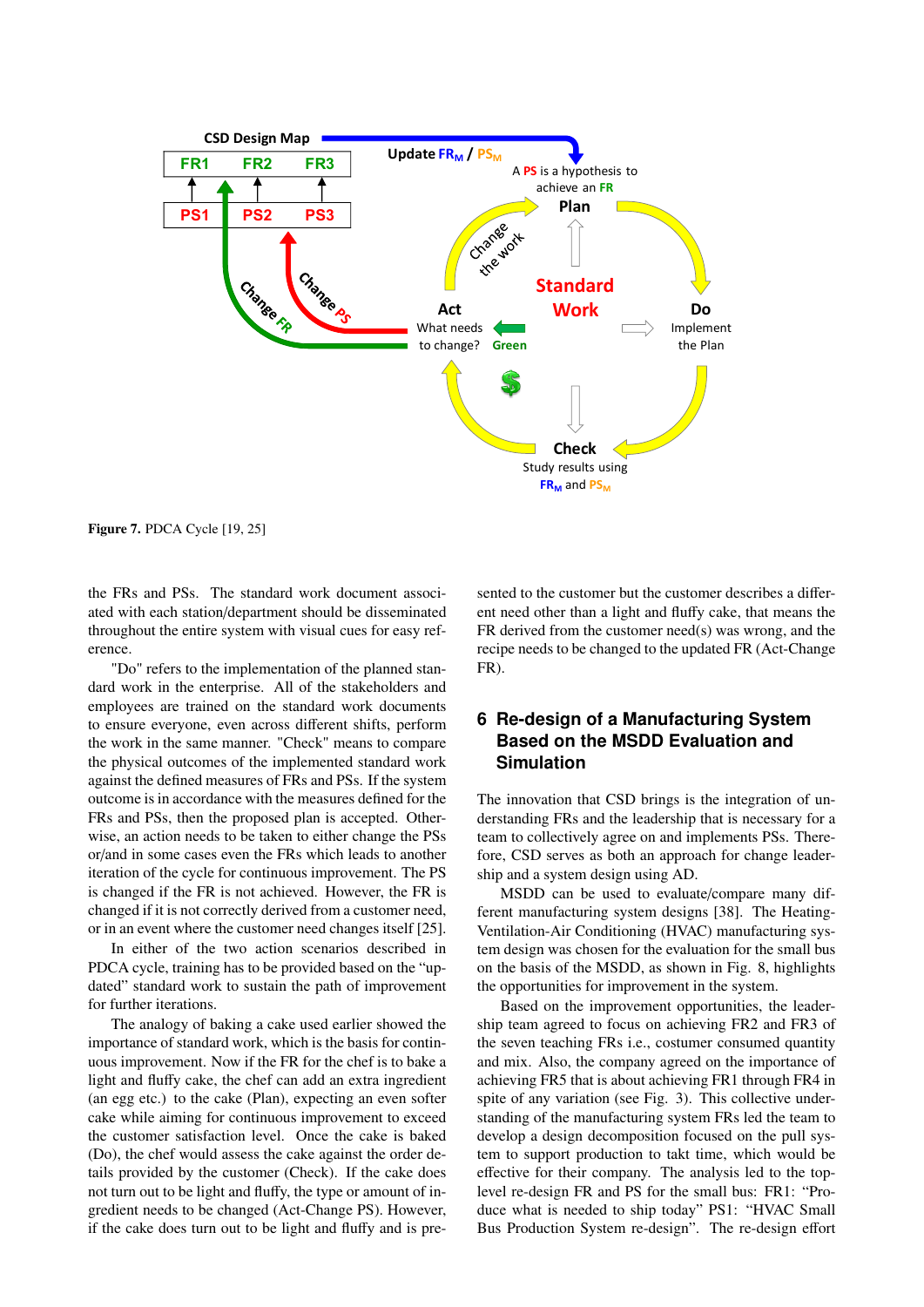

Figure 8. Analysis of Current System Design based on MSDD Evaluation

lead to having three major requirements. The areas of redesign and the chosen high-level solutions are highlighted in the system design map of the HVAC small bus manufacturing system shown in Fig. 9.



Figure 9. HVAC Manufacturing System Redesign on the Basis of MSDD Evaluation



Figure 10. Simulation Parameters

### **6.1 Single-Piece Flow**

Collective agreement of team members upon deriving FRs from customer needs and choosing PSs for achieving those FRs was developed through physical (Lego) simulation. The team collectively chose the PS: "Single-piece flow of production" for achieving the FR: "Reduce production delays." and simulated the production flow several times to balance the production lines to takt time of 6 mins 40 sec. The simulation also indicated that the single-piece flow of production was partially coupled with FR2 and FR3 of the decomposition in Fig. 9. The parameters chosen for the simulation are shown in Fig. 10

### **6.2 Lean-linked Cell System Design**

In the past, there were several off-line stations called preparation units and still, the production lines could not produce to takt time because of system delays. The operators would work long hours to deal with increased production volume. Manufacturing cells were developed that integrated these off-line operations. Next, the lean linked cell system was designed by connecting the supplied parts, assembly, and shipping with pull production information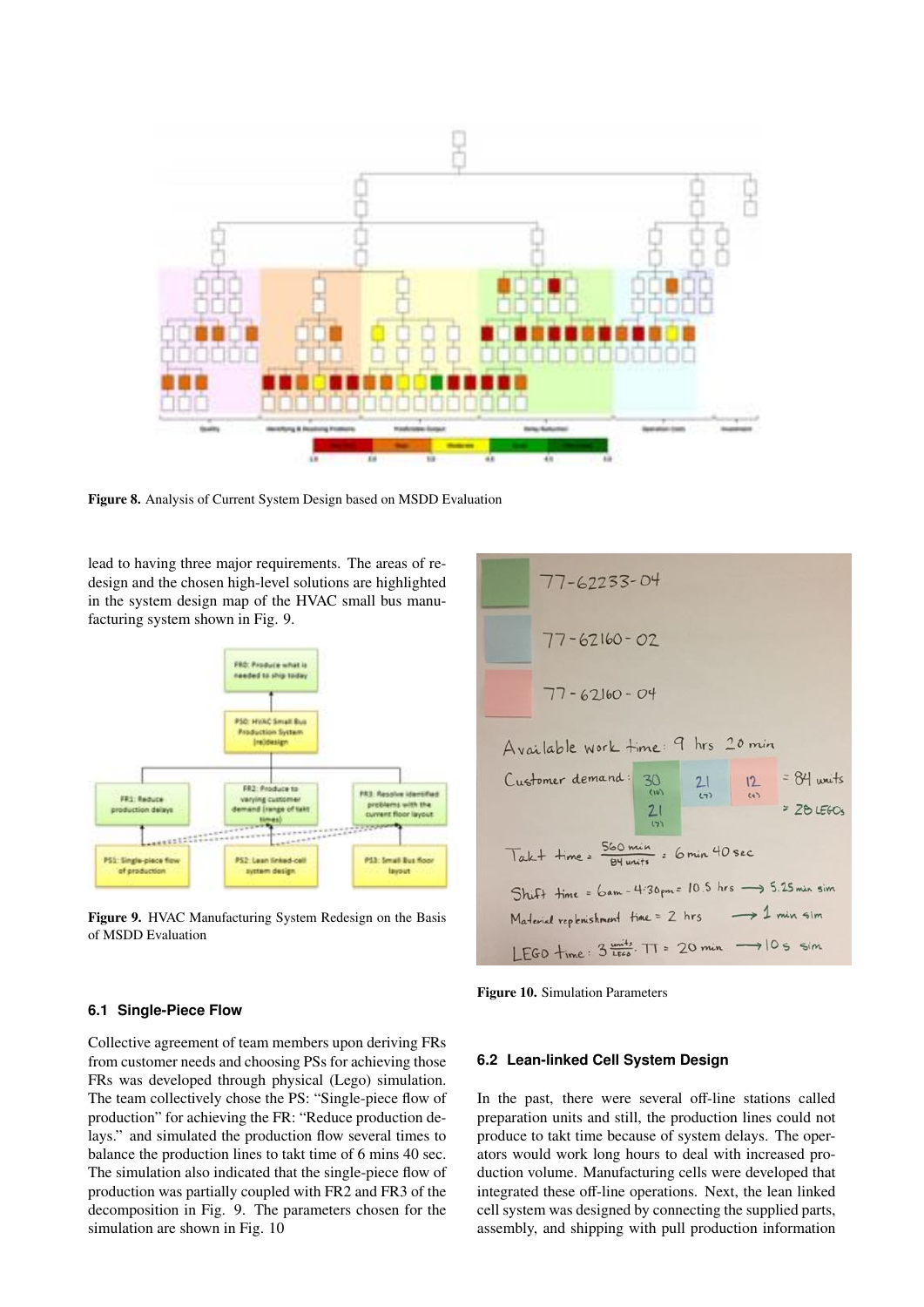to achieve the FRs mentioned in the decomposition in the Fig. 11.

Standard work was designed for all the stations by balancing the operations to address changes in takt time. An increase/decrease in takt time was dealt with by re-arranging work tasks among the stations and by adding/removing a station to be balanced to takt time. Time studies were performed to balance the cycle time of each station  $(CT_i)$  of the production lines to takt time as defined by Eq. 3 [38, 39].

$$
CT_1 \approx CT_2 \approx \ldots \approx CT_n \leq Takt \ Time \tag{3}
$$

Standard Work In Process (SWIP) quantity for each part type at each station was ensured so that the production runs smoothly as shown in Eq.s 4, 5, and 6. Let suppose,

*T T* = Takt time

 $np =$  parts needed per assembled unit (number/unit)

*nc* = container size (number/container)

 $td =$  Time to detect (minutes)

 $tr =$ Time to replenish (minutes)

*ORT* = Operator Replenishment Time (minutes)

 $F =$  Float needed/Emergency Work in Process (EWIP) (or uplift) needed (15 percent).

Where,

$$
td = tr \tag{4}
$$

$$
ORT = td + tr \tag{5}
$$

Now, the formula developed for SWIP quantity is:

$$
SWIP = np * (ORT) / TT * (1 + F) \tag{6}
$$

Ergonomic station design was developed in order to reduce the cycle time of the stations, eliminate unnecessary motions of turning back and forth for the parts at  $180^{\circ}$ , and to minimize the musculoskeletal disorders by picking the heavy parts from the floor.

For achieving the FR: Build any model at any time, the material inflow and outflow of smaller parts were located from the front to the station with an angle of inclination and declination of  $15^{\circ}$  respectively. The pallets (larger parts) availability was assured at the right side of the station, as shown in Fig. 12.

The number of racks designed was according to the number of containers needed to hold all the material types and the number of rows in the flow-rack was designed on the basis of SWIP quantity. The height (90") of the flow rack and the length (30") of the working table was designed ergonomically to provide an easy access for the operator to the flow racks. Besides, the working-table height (35") was also designed according to the comfort level of the operator.

A standard work cycle for the material replenishment was developed to ensure that parts are replenished on time to the operators, according to which the replenishment cycle time for smaller parts was set to two hours and for larger parts/pallets was set to one hour. The formula for the number of containers (nc) to be replenished after every standard work cycle is shown in Eq. 7:

Number of containers =  $((SWIP + F)/nc) + 1$  (7)

#### **6.3 Revised Floor Layout**

The lean-linked cell system design led the team to agree on re-designing the line to ensure that enough space was available for production and assembly. The team came up with the idea of re-designing the lines in a way that operators would have to work inside the lines while the replenishment of the material would be from the backside/outside of the lines as shown in Fig. 13. The team had incorporated the replenishment personnel and the working operators for collective agreement on the line re-design so that the operators would help implement the change rather than resisting the change. Re-designing the lines resulted in saving the space of 2100 square feet as an additional benefit to meeting the customer needs. This saved space resulted in developing the designated aisles for material supply and finished goods, thereby eliminating the earlier issue of blocking the racks in the raw material warehouse with finished products to be shipped. Only finished product inventory meant to be shipped today would be stored in the dedicated lanes.

The planned system helped the plant in meeting the customer needs. The evaluation result at the end of the project depicted significant improvement indicated by the highlighted areas, as shown in Fig. 14.

# **7 Conclusion**

Becoming lean means the system is intending to enact a system-wide change. That's why the CSD approach begins with the collective agreement of senior leadership to make a conscious decision to change (become lean). To enact change, there are several TPS tools available that can help assist a system to become lean. However, in order to become lean and sustain the long-term business sustainability, the system must address these three concerns: (1) Why should a tool(s) be implemented/used? (2) What sequence of implementing the tools ought to be followed? and (3) How to ensure customer needs are satisfied in a sustainable manner? The proposed approach, CSD, addresses the first concern by clarifying the intent behind using a tool(s) through its well-defined language that begins by understanding the customer needs prior to implementing a tool. The thinking layer of CSD (expressed as MSDD in this paper) deals with the FR-PS pair(s) for achieving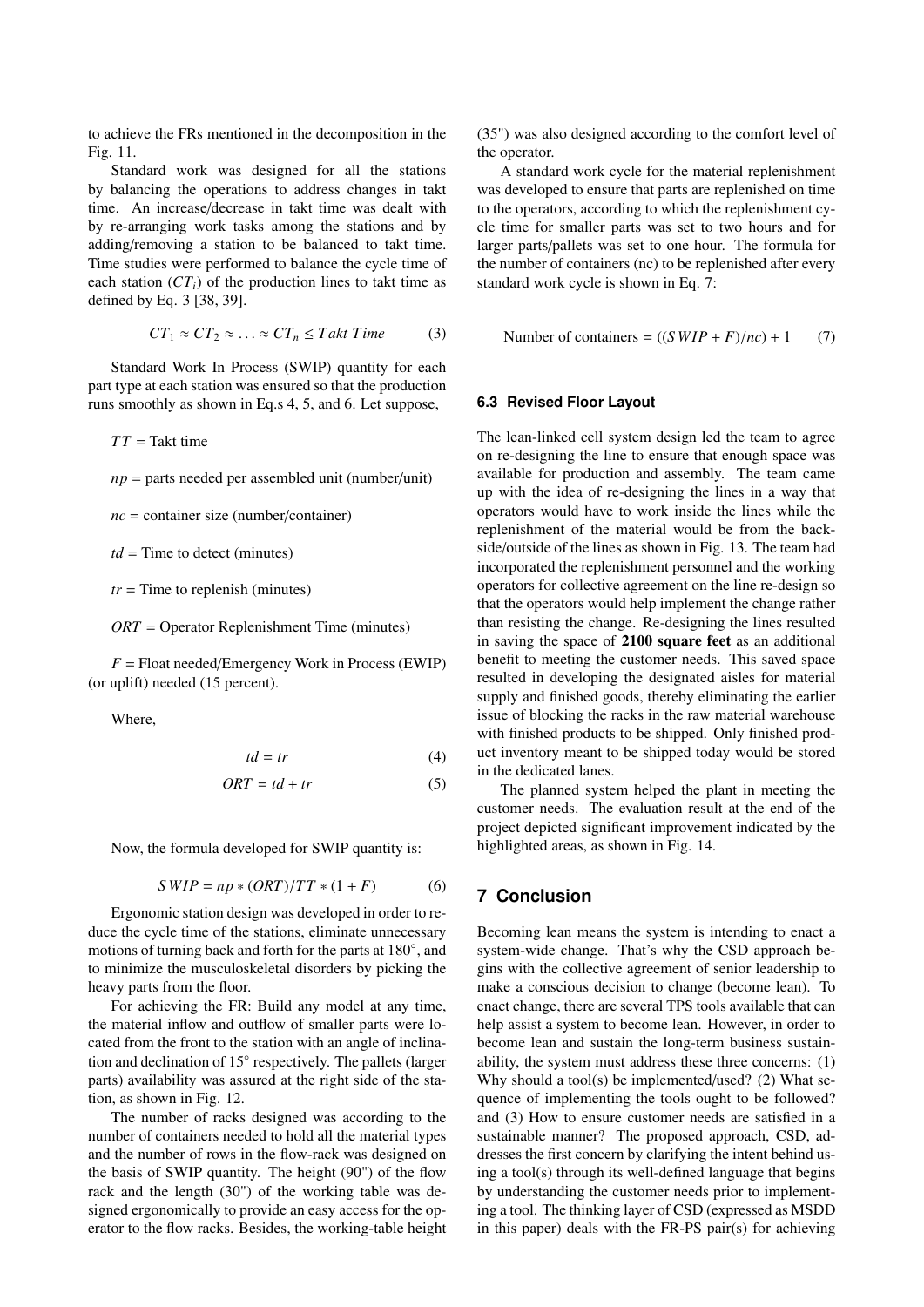

Figure 11. Lean-Linked Cell System Design Decomposition



Figure 12. Ergonomic Station Design

customer needs with an understanding of the implementation sequence. The MSDD covers the customer needs by maximizing the quality of the product followed by minimizing the non-value added activities (resulting in reducing the mean time of the product in the system) and minimizing the long-term investment, which provides an implementation sequence for a system to result in becoming lean. The concern of the sustainability of a system design resulting in achieving customer needs is addressed by the work/actions layer of the CSD flame model. i.e., the employment of the PDCA cycle for continuous improvement with a consistent modification of the defined standard work in response to each improvement in the system design.

## **8 Acknowledgement**

A sincere thank you is owed to Jason Barnes who is the Associate Director of the Center of Excellence in Systems Engineering at Purdue Fort Wayne. He assisted with simulation and mathematical analysis.

# **References**

- [1] M. Graban, *The Term "Lean Production" is 25 Years Old - Some Thoughts on the Original John Krafcik Article* (2013), www.leanblog.org
- [2] P.M. Gibbons, S.C. Burgess, International Journal of Lean Six Sigma 1, 134 (2010)
- [3] M. Imai, *Kaizen: The Key To Japan's Competitive Success*, 1st edn. (McGraw-Hill Education, New York, 1986), ISBN 978-0-07-554332-9
- [4] J. Langstrand, The TQM Journal 21 (2009)
- [5] T. Ohno, *Toyota Production System; Beyond Large Scale Production* (Productivity Press Portland, 1988)
- [6] R.W. Hall, *Zero Inventories* (Dow Jones Irwin, Homewood, IL, 1983), ISBN 978-0-87094-461-1
- [7] D. Cochran, J. Swartz, *Collective System Design of St. Francis Hospital ER* (2015)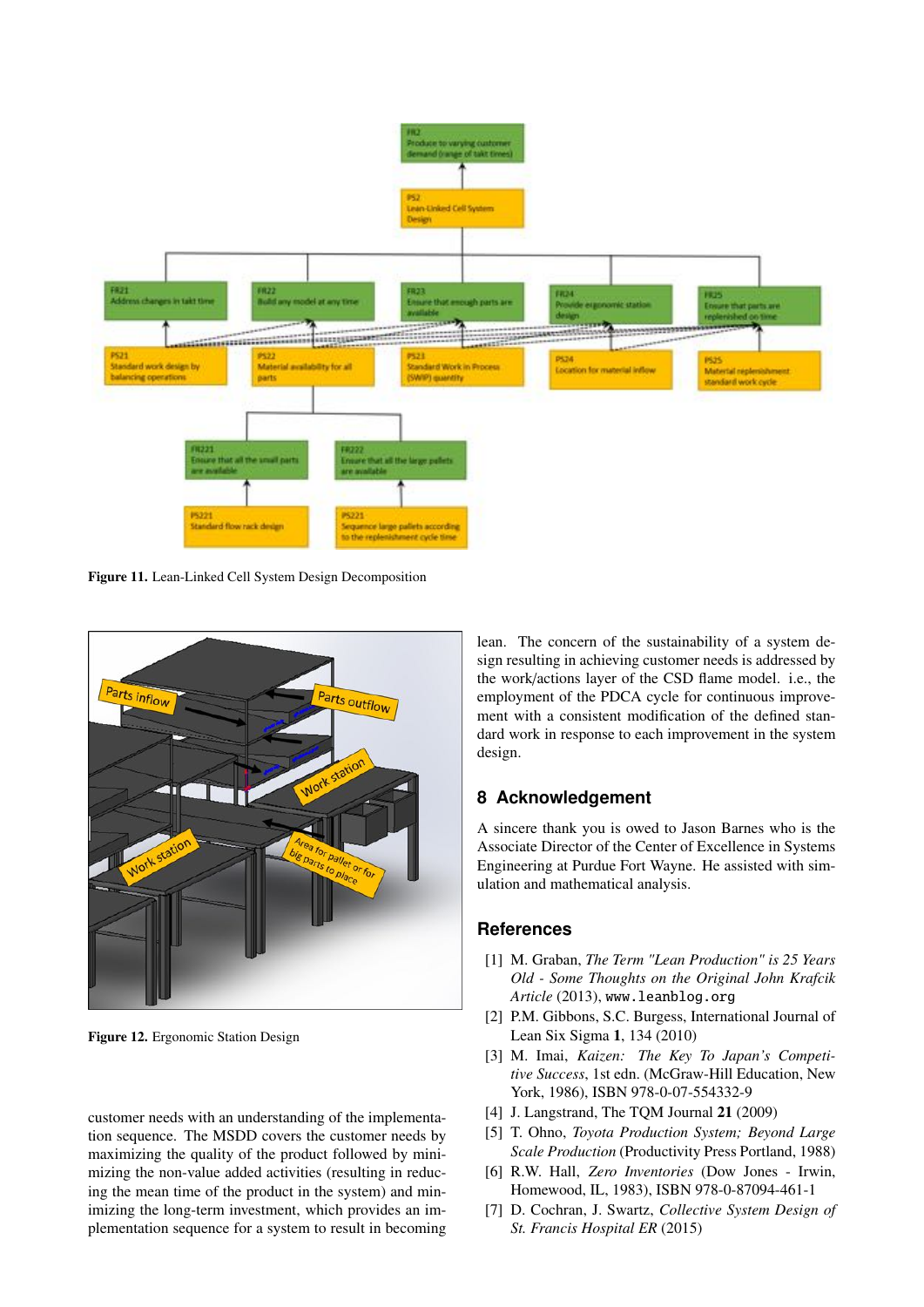

Standard Replenishment Person Cycle

Figure 13. Re-designed Line Layout Achieved Through Collective Agreement



Figure 14. Analysis of Planned System Design based on MSDD Evaluation

- [8] J.P. Womack, D.T. Jones, D. Roos, *The Machine That Changed the World* (Free Press, 1990), ISBN 978-0- 7432-9979-4
- [9] S. Mostafa, J. Dumrak, H. Soltan, Production & Manufacturing Research 1, 44 (2013)
- [10] Sweta, IPEDR 75.26, 127 (2014)
- [11] G. Dulhai, Management & Marketing 3 (2008)
- [12] P. Arunagiri, A. Gnanavelbabu, Procedia Engineering 97, 2072 (2014)
- [13] D. Cochran, M. Kawada, *Education Approach in Japan for Management and Engineering of Systems* (San Antonio, 2012)
- [14] D.S. Cochran, S. Hendricks, J. Barnes, Z. Bi, Journal of Manufacturing Science and Engineering 138, 101006 (2016)
- [15] D.S. Cochran, in *Lean Accounting* (Wiley-Blackwell, 2015), pp. 263–297, ISBN 978-1- 119-19680-8
- [16] J. Womack, *"Keynote Presentation"* (2011)
- [17] D.S. Cochran, *Systems Approach to Sustain Lean Organizations* (Cobo Hall, Detroit, MI, 2007)
- [18] *Why lean doesn't work?* (Industrial Solution Inc., 2014), p. 62